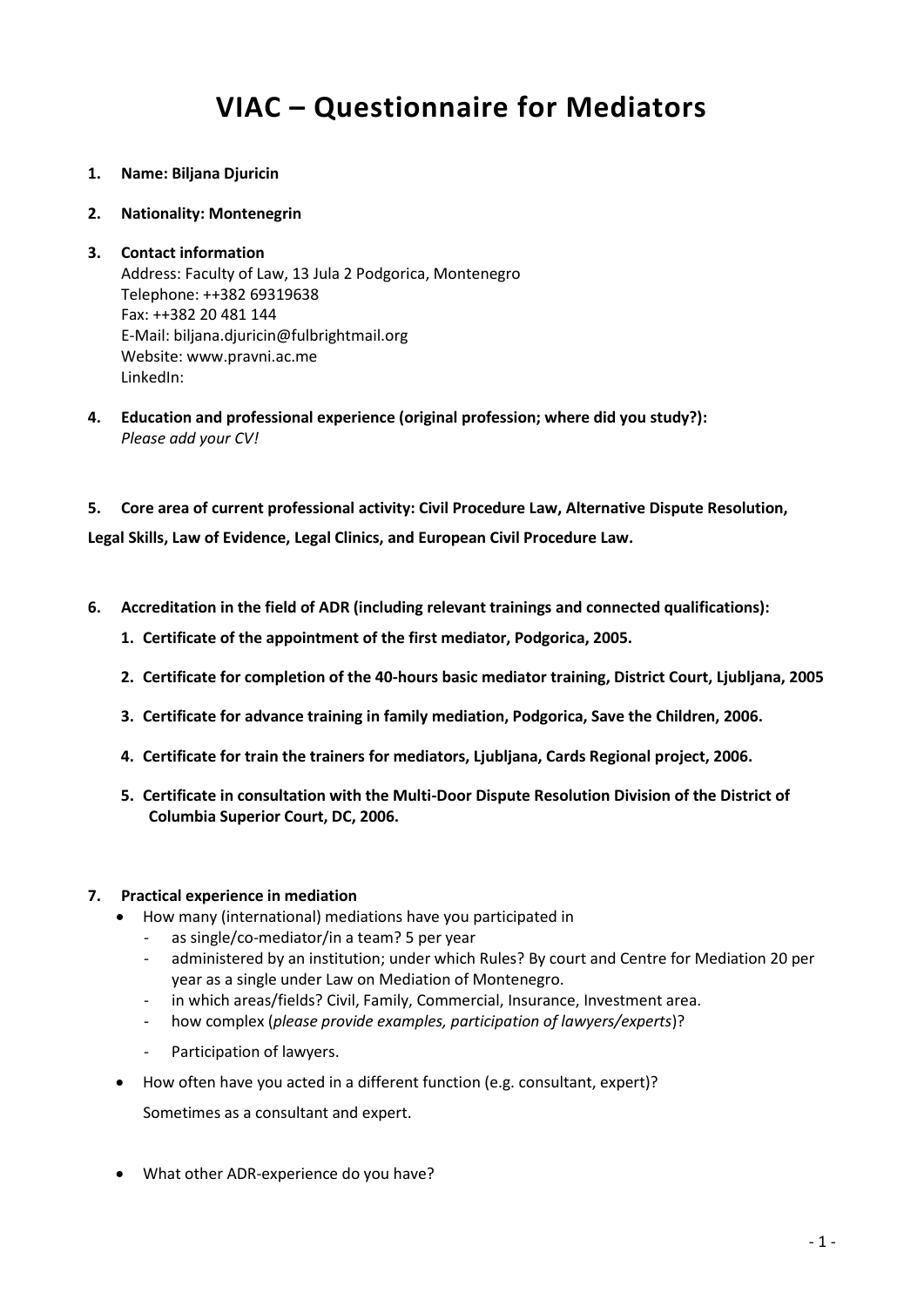Arbitration, Negotiation, and Settlement Week. I am also arbitrator at International Arbitration Moot at Vienna.

#### **8. Languages (including levels)**

Mother tongue: Montenegrin, Croatian, Serbian.

I speak fluently English language and may conduct mediation.

Working languages (i.e. languages in which you have both a spoken and written command so that you may conduct mediation proceedings in this language):

I speak fluently English language and may conduct mediation.

Basic knowledge: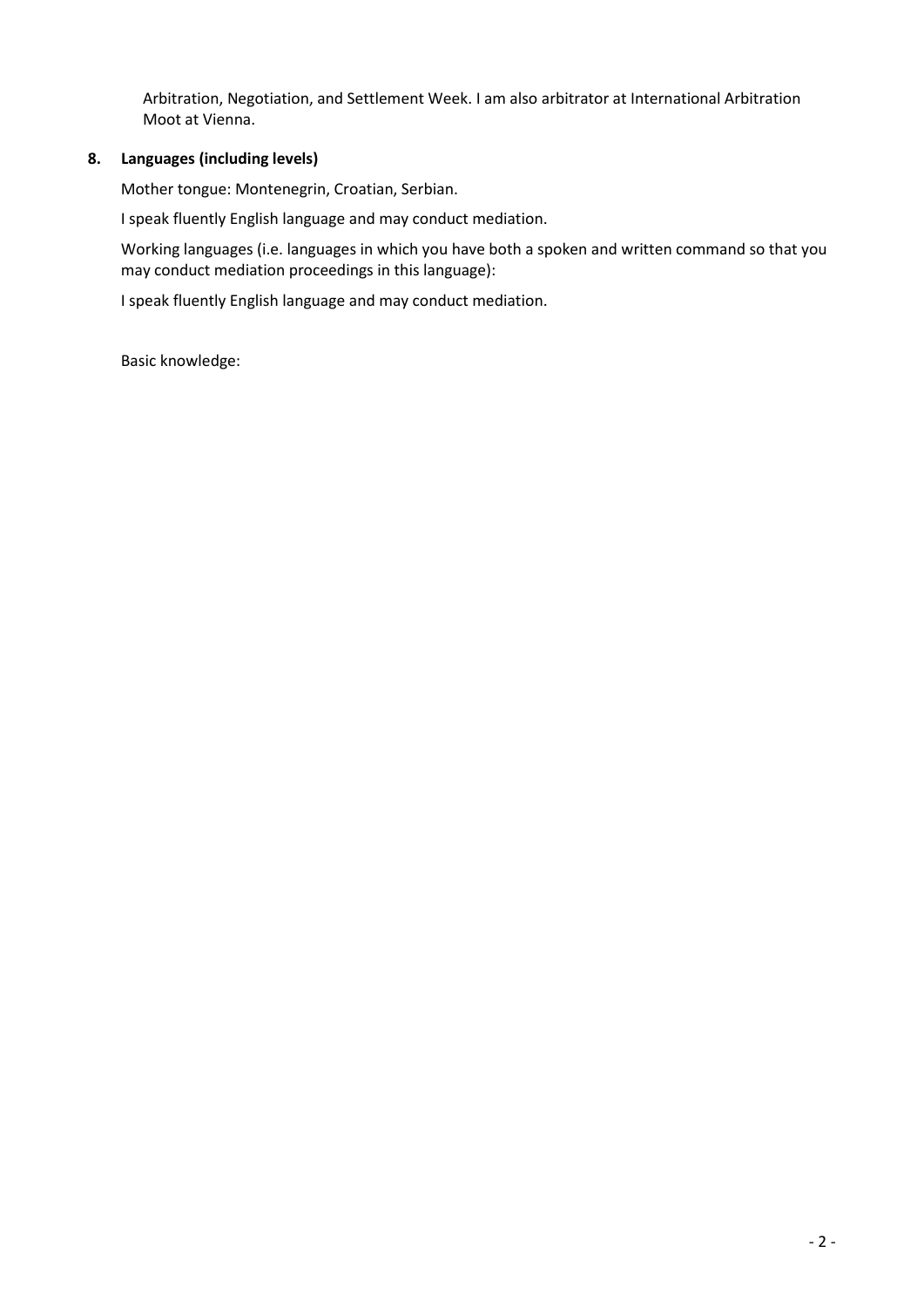#### **9. Style of mediation**

*Where do you see yourself? Please tick box as appropriate or indicate your preferred style*

*I participate in facilitate mediation, evaluate mediation, transformative and settlement week.*

*©* Alexander, Nadja (2011) "The Mediation Meta-Model - the realities of mediation practice," *ADR Bulletin*: Vol. 12: No. 6, Article 5. Available at[: http://epublications.bond.edu.au/adr/vol12/iss6/5;](http://epublications.bond.edu.au/adr/vol12/iss6/5) *see also here for a detailed description of the 6 mediation styles.*

#### **10. Please describe aspects of your personality which could be interesting to clients you are going to mediate; what would former clients emphasize in your work?**

perseverance , patience , communication skills , honesty , sincerity , wisdom , self-esteem , flexibility , sense of humor.

#### **My clients emphasize all these aspects of my personality in my work.**

## **11. Publications and other activities in ADR related matters (e.g. training sessions, seminars, conferences, articles and others):**

- 1. Posredovanje (Mediation), Ministry of Justice, Podgorica (2005).
- 2. Commentaries to the New Mediation Law of Montenegro, Faculty of Law, Podgorica (2009).
- 3. Handbook of ADR and Mediation terms, Faculty of Law, Podgorica, 2013
- 4. . International Commercial Arbitration, 3 Lloyd's Maritime and Commercial Law Quarterly 165 (2002).
- 5. Some Aspects on Maritime Arbitration in Japan, 12 Pravni Zivot (Judicial Life) (2003).
- 6. Coo-mediation, Collected Papers of Law School, 2007.
- 7. Nacela posredovanja, Pravni Zbornik, 2006. (The Principles of Mediation, Collected Papers of Law School, 2006).
- 8. Attorny's Role in Mediation, Pravni Zbornik (Collected Papers of Law School, 2008).
- 9. Settlement Week, Collected Paper of Law School, 2009).
- 10. Negotiation as a Method of ADR, Collected Papers of law School Zagreb, 2013.
- 11. Conference: Mediation at Balkan, Sarajevo, 2003, Conference: ADR, Ljubljana, 2003, European Conference at Belfast at Paris, couple workshop to promote mediation at Montenegro, training session at Ljubljana, advance training mediation session on commercial, family and landlord law at Superior Court of DC, training session at Nederland (Amsterdam, Hague and Rotterdam).

#### **12. Memberships in mediation institutions / functions in mediation institutions/organizations:**

- 1. Member of Montenegrin Mediation Association.
- 2. Member of ABA/ADR.
- 3. Member of International Conference on Mediation on Justice.
- 4. First Mediator in Montenegro appointed by Minister of Justice of Montenegro.
- 5. President of Commission for appointing Mediators in Montenegro.

#### **13. Special expertise or specializations (***please list a maximum of three***) in your ADR-practice:**

Specialization in Multi- Door ADR of Superior Court, District Columbia, DC.

Specialization in Advance Family Mediation Course, Podgorica.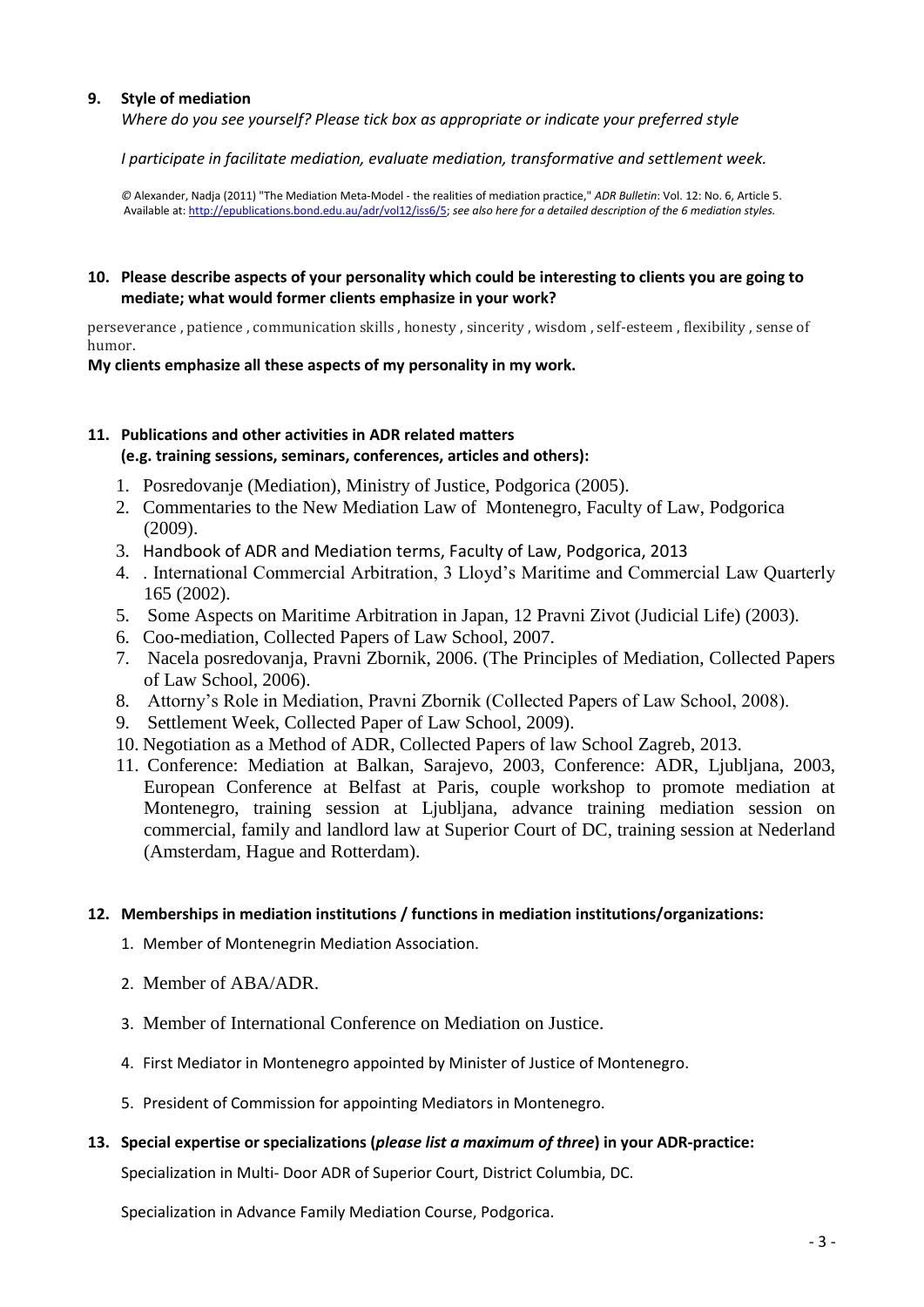Specialization in Civil Mediation at US.

Expertise, Belfast European Mediation Conference.

Specialization in District Court of Ljubljana, Slovenia.

Specialization at Mediation Institute of Nederland.

**14. Soft Skills (e.g. intercultural competences):**

Intercultural competence

**15. How do you ensure your professional quality (e.g. coaching, practice supervision, etc?**

Coaching, supervision, lectures, seminars, courses, permanently training.

## **16. Date of birth: November 6th, 1957**

I have completed this questionnaire to the above to the best of my knowledge and believe it is accurate. I understand that the above information will be used for VIAC's internal use and may be given to interested persons or may be published on VIAC's website.

Date and signature June 30, 2016 Biljana Djuricin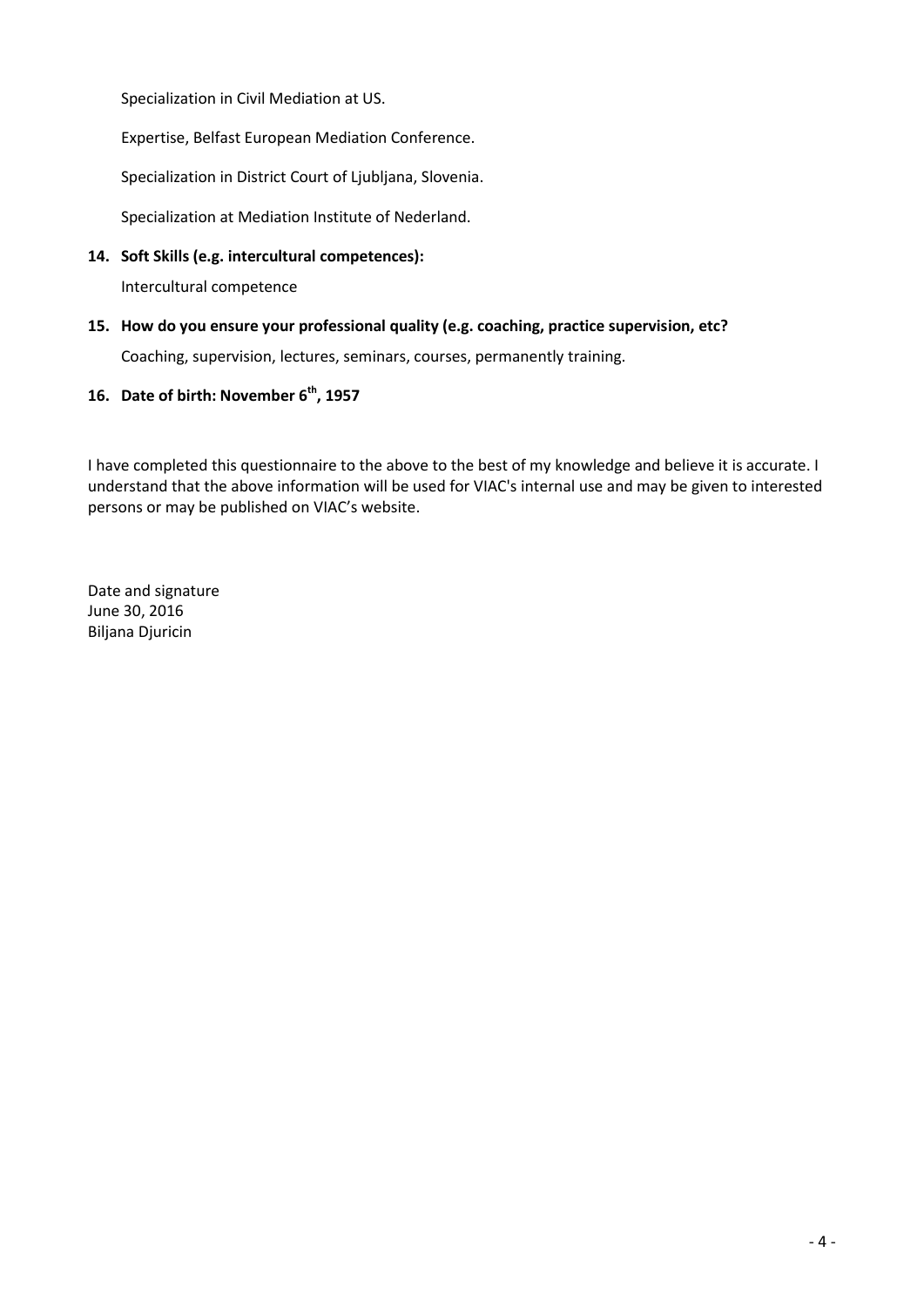**BILJANA DJURICIN Professor of Law University of Montenegro School of Law Podgorica, Montenegro Tel: +382 20 481 114 (o); +382 20 621 638 (h) Fax: + 382 20 245 997 Cell: +382 69 319 638 E-mail:biljana.djuricin@fulbrightmail.org**

# **I EDUCATION:**

Bachelor of Laws, University of Montenegro, School of Law, Podgorica. Master of Laws, University of Belgrade, School of Law, Belgrade. Doctor of Laws, University of Novi Sad, School of Law, Novi Sad. Certificate mediator, District court of Ljubljana, Slovenia. Certificate trainer for mediation, Center for ADR, Ljubljana, Slovenia.

# **II POSITION HELD:**

Assistant, University of Montenegro, School of Law, Podgorica, (1987-1992). Assistant-Professor, University of Montenegro, School of Law, Podgorica, (1992-1997). Associate Professor, University of Montenegro, School of Law, Podgorica, (1997-2002). Professor of Law, University of Montenegro, School of Law, Podgorica, 2002-present. Director of Center for Legal Clinics, School of Law University of Montenegro, (2003-present). Director of postgraduate civil procedure program (2005/present) First Mediator in the Republic of Montenegro, 2005-present. Roster Mediator and Trainer for Mediation in Montenegro and U.S. Member of the Regional Master Program on EU Business Law and lecturer. Vice Dean, Faculty of Law, University of Montenegro, 2012-2015. Vice President of Scientific Body of the University of Montenegro. Arbitrator at International Arbitration Moot at Vienna.

# **III COURSE TAUGHT and OTHER SERVICES:**

**A ( Home University)**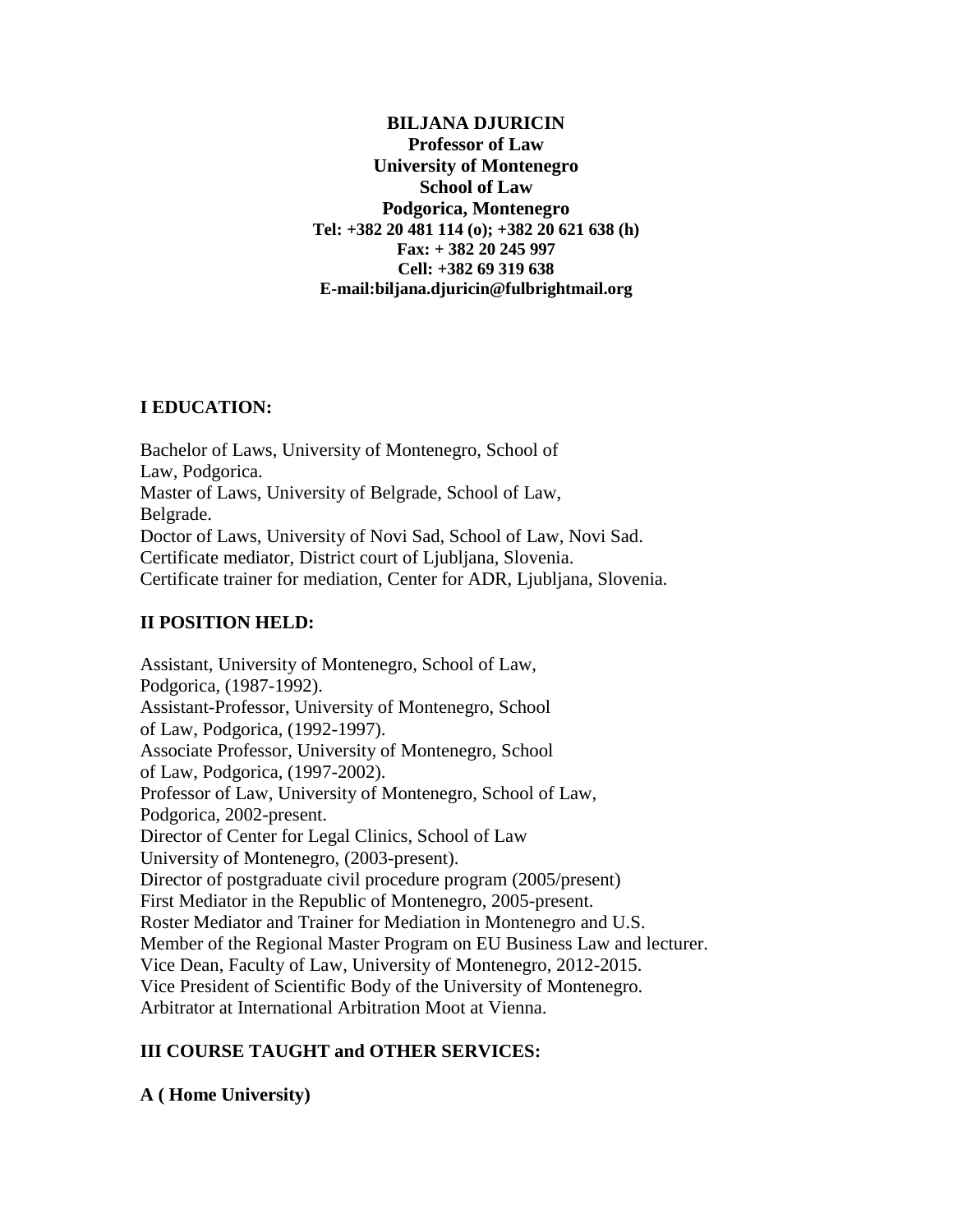- **a)** Civil Procedure Law;
- **b)** Law of Evidence;
- **c)** Alternative Dispute Resolution;
- **d)** Civil Law Clinic;
- **e)** Legal Skills;
- **f)** EC Procedural Law;
- **g)** Judicial Protection of Fundamental Rights in the EU

## **B (Other Institutions)**

- **a)** Teaching at the Center for Training Judges of Montenegro.
- **b)** Working as a Mediator in Basic court in Montenegro and US.
- **c)** Working as a Trainer for Training in Mediation.

## **C (Host University)**

- **a)** Visiting Professor at the Central European University/ CRC, Budapest, Hungary, (2011);
- **b)** Visiting Professor at the College of Law, University of Nebraska, Lincoln, U.S.  $(2003)$ :
- **c)** Visiting Professor at the School of Law, University of Ljubljana, Slovenia (2004 present);
- **d)** Visiting Professor at the School of Law, Jagelonian University, Krakow, Poland (2003);
- **e)** Visiting Professor at the Magdalen College, University of Oxford, (2004);
- **f)** Visiting Fulbright Professor at the Catholic University of America, Columbus School of Law, Washington DC, (2004/05, 06);
- **g)** Lecturer at Public and Private Justice Summer School, Dubrovnik, Croatia, 2007/08.
- **h)** Visiting Professor at Erasmus University, Rotterdam, Nederland (2006).

## **IV OTHER PROFESSIONAL ACTIVITIES:**

#### **A (Research work)**

- **a)** Westminster College, Oxford, England, summer 1981, study of English language;
- **b)** Central European University (Summer University), Budapest, Hungary, 1998, course-Legal Theory and Judicial Review;
- **c)** George Washington University and Georgetown University, Washington DC, U.S., March 2-25, 2003, research of clinical legal education;
- **d)** University of Warsaw and Krakow, Poland, April 7-15, 2003, workshop-legal clinics.
- **e)** Internship program at the Multi-Door ADR Division of the Superior Court of District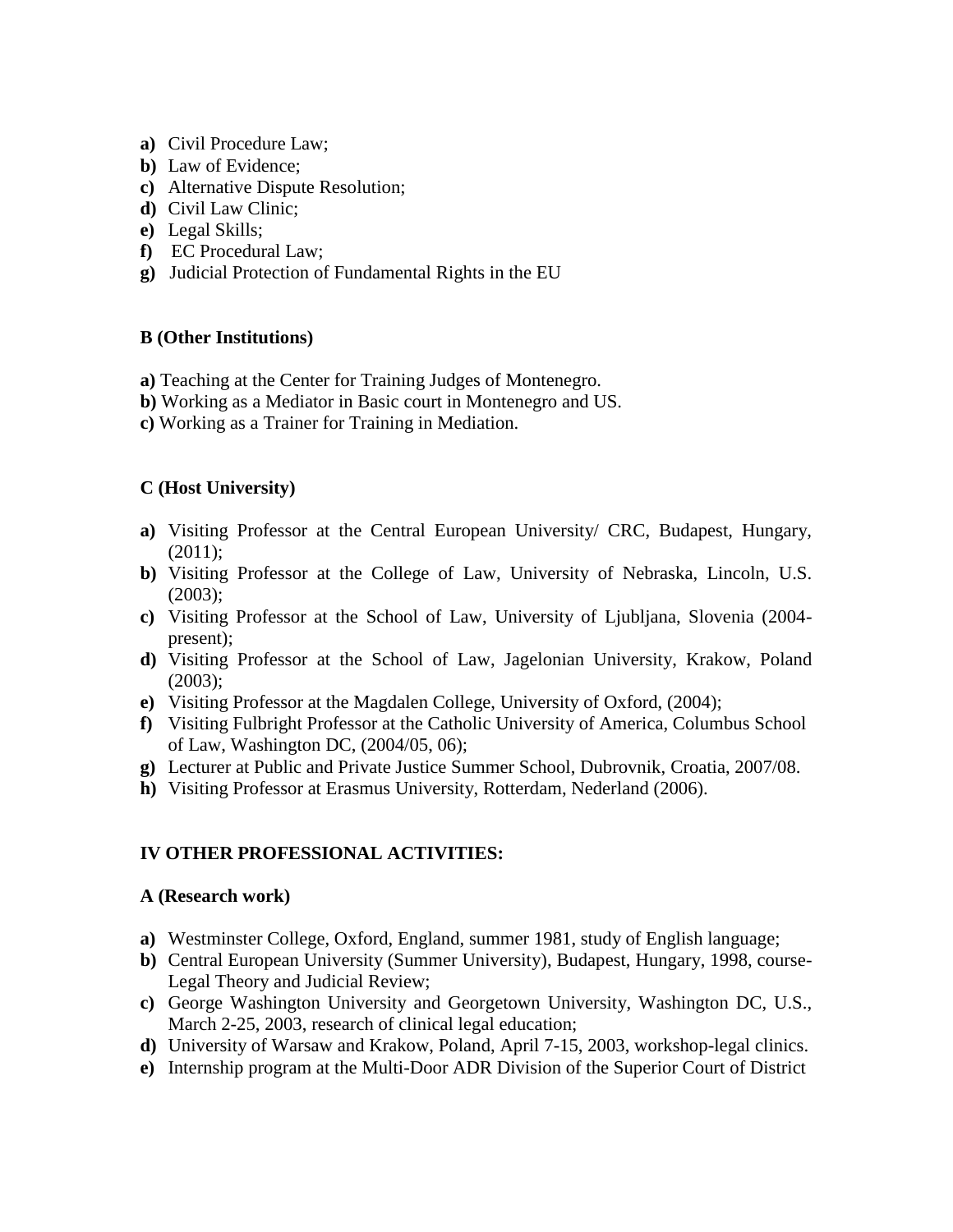Columbia, Washington DC;

**f)** University of Rotterdam, May, 2006- Mediation.

# **B (Projects)**

- **a)** Life and work legal writer Valtazar Bogisic, School of Law, Podgorica, 1988-1992;
- **b)** Modernization of Law in Eastern Europe, Institute for European Law, Frankfurt/M, Germany, 2002; and
- **c)** Clinical Legal Education, School of Law, University of Montenegro, Podgorica, 2000-2005.
- d) Human Rights Clinical Education UNHCR, Podgorica, 2007/08.
- e) Notary Law, GIZ, 2009.
- f) Civil Procedure Law, OEBS, 2013.
- g) Legal Reform, USAID, 2005/06.
- h) Mediation, Ministry of Justice 2005-2006.

# **C (Conferences)**

- **a)** Kopaonic School of Natural Law, International conference, Serbia, 1997, 1998, 1999 2001, 2003, 2004 - speaker;
- **b)** King Nicholas-life, work and time, International conference, Montenegrin Academy of Science and Art, 1998, speaker;
- **c)** International Commercial Arbitration, International conference, School of Law, University of Montenegro, Podgorica, 1998, speaker;
- **d)** Code General of Montenegro and Hill, National conference, Montenegrin Academy of Science and Art, 2000, speaker;
- **e)** Dynasty Petrovic-Njegos, International conference, Montenegrin Academy of Science and Art, University of Montenegro, Podgorica, 2002, speaker;
- **f)** Harmonization of Arbitration Law and Practice, International conference, Permanent Arbitration Court, Zagreb, Croatia, 2002, speaker;
- **g)** Third Balkan Law School Linkage Initiative Conference, ABA CEELI, Skopje, Macedonia, 2002, speaker;
- **h)** Externships Learning from Practice Conference, the Catholic University of America, Columbus School of Law, Washington DC, March 2003, speaker;
- **i)** Fourth Balkan Law School Linage Initiative Conference, ABA CEELI, Rijeka, Croatia, 2004, speaker;
- **j)** Regional Conference on Mediation, Sarajevo, October 2004, speaker.
- **k)** European Mediation Conference, Belfast, April 2008, speaker.
- **l)** European Mediation Conference, Paris, May 2012, speaker.

# **V MEMBERSHIP and ACTIVITIES in PROFESSIONAL ASSOCIATIONS:**

**a)** Member of the Council of the Law Faculty;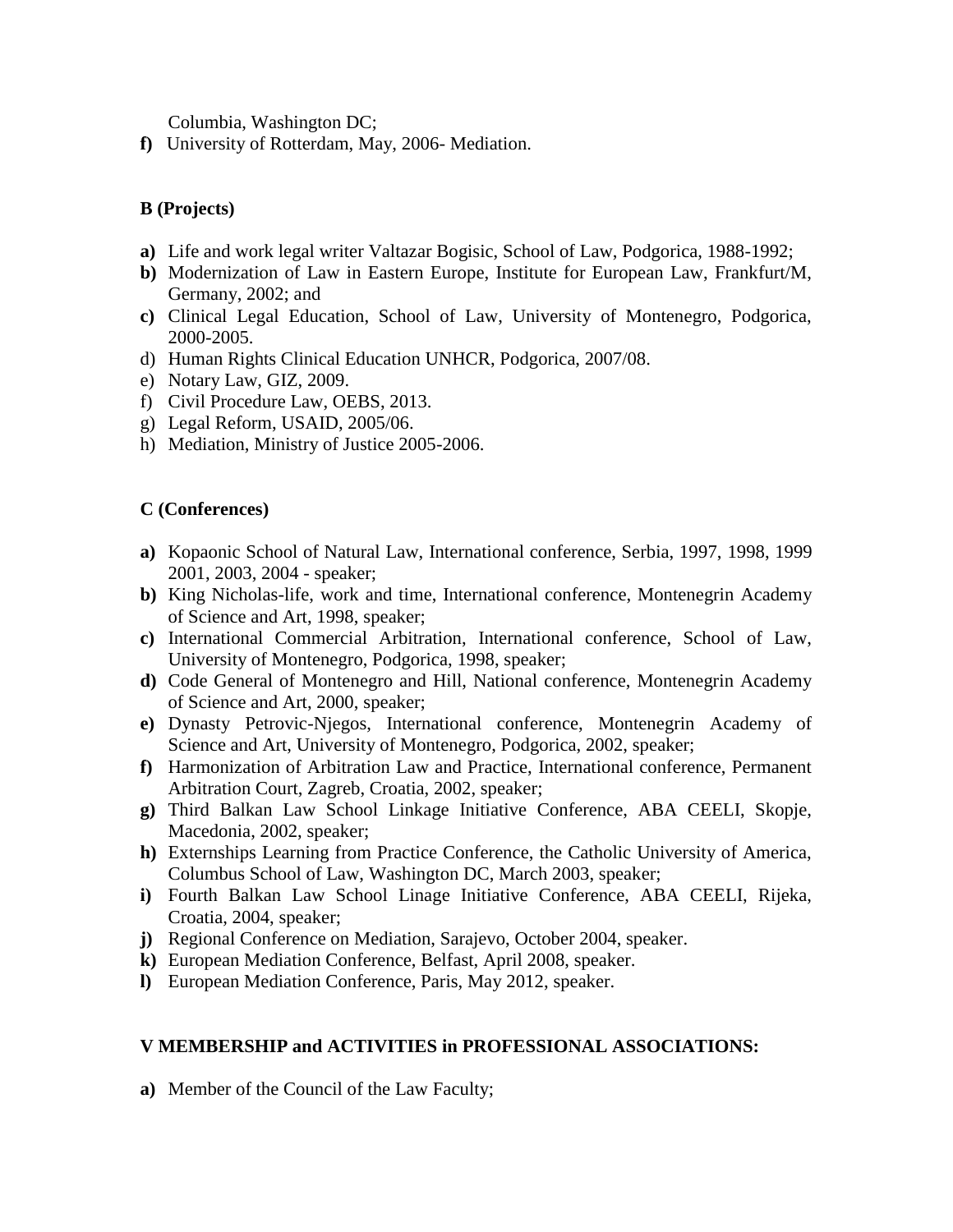- **b)** Member of the Redaction of Journal of the Law Faculty;
- **c)** Member of the Redaction of Law Reports of Association of the Jurists of Montenegro;
- **d)** Member of the Jurists of Montenegro;
- **e)** Member of Association of the University Teacher;
- **f)** Member of Central and East International Study Association;
- **g)** Editor in chief of the Bulletin of Legal Clinics, School of Law;
- **h)** Member of Montenegrin Mediation Association;
- **i)** Member of ABA/ADR.
- J) Member of International Conference on Mediation on Justice.
- k) Member of Legal Body of the Montenegrin Academy of Science and Art.

# **VI COMMUNITY SERVICE:**

- **a)** Member of the Government of Federal Expert Team for Reform of Civil Procedure (1998);
- **b)** President of the Government of Montenegrin Expert Team for Judiciary Reform of Civil Procedure (2003);
- **c)** President of the Government of Montenegrin Expert Team in working to the Mediation Law;
- **d)** President of the Government of Montenegrin Expert Team in working to the non Contentious Law;
- **e)** Legal advisor of USAID in implementation Laws in judiciary system;
- **f)** Legal advisor of GTZ in implementation Notary Law.
- **f)** Legal advisor of GTZ in implementation Customer Law.
- **g)** Legal expert of OEBS in implementation Civil Procedure Law.

# **VIII LANGUAGE:**

- **a)** English (fluently);
- **b)** Russian (good);
- **c)** Germany (limited oral ability and comprehension).

# **PUBLICATIONS:**

## **Textbooks**

- 1. Gradjansko Procesno Pravo (Civil Procedural Law), Podgorica (4th ed. 1997).
- 2. Manuel for the Basic Course in Mediation (coauthor), Ljubljana 2008
- 3. Pravne vjestine (Legal Skills), Podgorica, in coming.
- 4. Handbook of ADR and Mediation Terms, Podgorica, 2013.

#### **Monographs**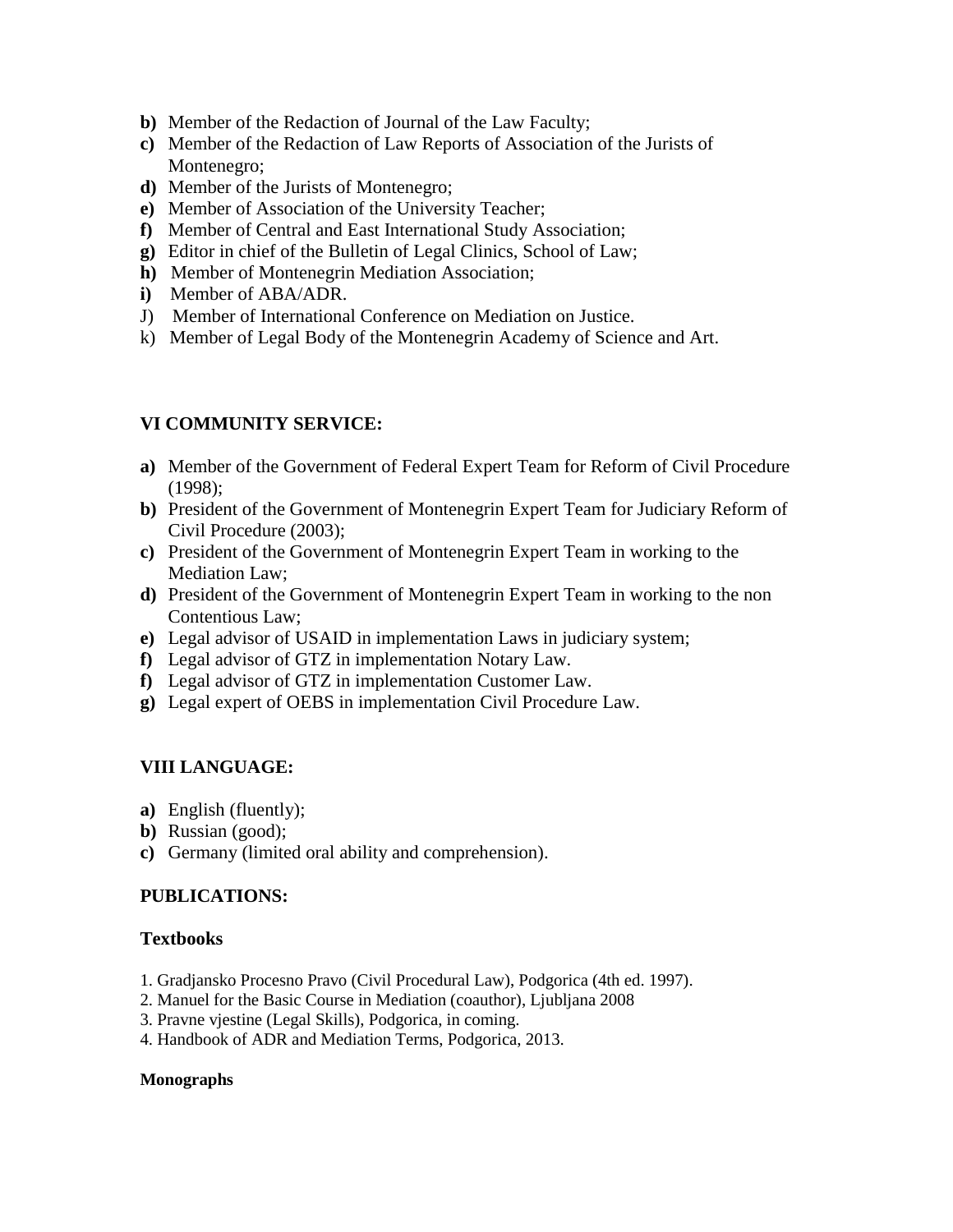1. Utvrdjivanje istine u parnicnom postupku (Establishment of the Truth in Civil Procedure), Podgorica (1998).

2. Uticaj krivicne presude na parnicu (The Impact of Criminal Verdict on the Litigation), Podgorica (2002).

3. A Spectrum of Views on Legal Clinics, (coauthor)Podgorica (2003).

4. Posredovanje (Mediation), Podgorica (2005).

5. Techniques for Teaching Law, (translation from English on local language), Podgorica, 2005.

6. Practicum for Legal clinics, Podgorica, 2006

7. Modernisierung durch Transfer im 19. Und fruhen 20. Jahrhundert, coauthor, Frankfurt, (2006).

## **Commentary**

- 1. Commentaries to the New Civil Procedure Code of Montenegro, Podgorica  $(2004)$ .
- *2.* Pekinska deklaracija i platforma za akciju ( *Beijing Declaration and Platform for action, coauthor),* Podgorica (2004).
- 3. Commentaries to the New Mediation Law of Montenegro, Podgorica (2009).

She wrote 100 articles in international and domestic law reviews.

# **Articles (Some of them)**

## **1. Articles**

*1. Sporazum o mjesnoj nadleznosti,* 8 Zbornik Pravnog Fakulteta u Podgorici 159 (1985). (*The Agreement of Territorial Jurisdiction,* 8 Law Review 159 (1985.)

*2 .Eventualno spajanje tuzbenih zahtjeva,* 3 Pravni Zivot 88 (1982). (*Possible Merging of Charges According to the Law on Litigation Procedure,* 3 Judicial Life 88 (1985.)

*3. Uredjenje licnih stanja po Zakonu o vanparnicnom postupku,* 8 Zbornik Pravnog Fakulteta u Podgorici 127 (1982). (*Setting Personal Account According to the Law on non Litigation Action,*  8 Law Review 127 (1985.)

*4. Parnicna sposobnost po Zakonu o parnicnom postupku,* 4 Glasnik 15 (1983). (*Litigation Capacity,* 4 Herald 15 (1985.)

*5. Postupak priznanja strane sudske odluke,* 8 Jugoslovenska Revija za Medjunarodno Pravo 186 (1983). (*Foreign Judicial Decision in Civil Procedure,* 8 Yugoslav Review for International Law 186 (1983.)

*6. Postupak priznanja strane sudske odluke,* 8 Pravo-Teorija i Praksa 77 (1986). (*Enforcement Foreign Decision in Civil Procedure,* 8 Law-Theory and Practice 77 (1986.)

*7. Uticaj krivicne presude na parnicu u stranom pravu,* 10 Zbornik Pravnog Fakulteta u Podgorici 201 (1983). (*The Impact of Criminal Verdict on Litigation,* 10 Law Review 201 (1985.)

*8. Steta kao elemenat krivicnog djela,* 2 Glasnik 25 (1984). (*Damage as a Part of Criminal Action,* 2 Herald 25 (1985.)

*9. O teoriji istine,* 2 Praksa 148 (1985). (*About Theory of the Truth,* 2 Practice 148 (1985.)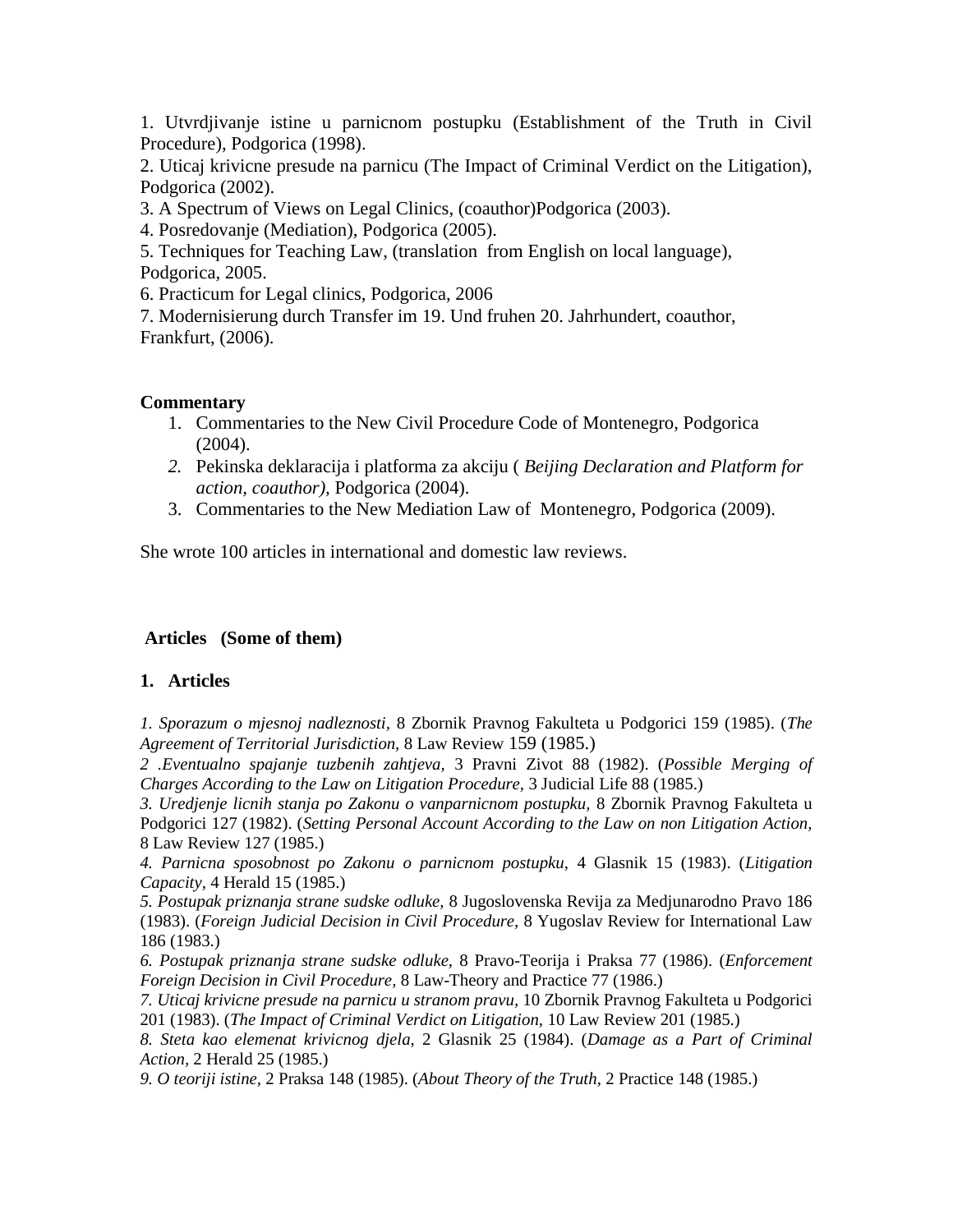*10. Problem utvrdjivanja istine u parnici,* 3 Glasnik 23 (1986). (*Issues Referring to Establishment of the Truth,* 3 Herald 23 (1986.)

*11. Postupak u bracnim sporovima,* 5 Anali 577 (1986). (*Procedure in Marriage Disputes,* 5 Annual 577 (1986.)

*12. Dejstvo osudjujuce krivicne presude u parnici,* 1 Glasnik 8 (1987). (*Influence of Criminal Verdict,* 1 Herald 8 (1987.)

*13. Pravni zbornik, prikaz, 14* Zbornik Pravnog fakulteta u Podgorici 165 (1987). (*Law Review, book-review, 14* Law Review 165 (1987.)

*14. Priznanje cinjenica u parnici,* 1 Pravni Zivot 143 (1989). (*Acknowledgements of Facts in Civil Procedure,* 1 Judicial Life 143 (1989.)

*15. Svjedok kao dokazno sredstvo,* 9 Glasnik 7 (1990). (A *Witness as Source of Evidence in Lawsuit,* 9 Herald 7 (1990.)

*16. Nacelo istine i nacelo dispozicije u parnici,* 25 Zbornik Pravnog Fakulteta u Podgorici 65 (1991). (*The Principle of Truth and Principle of Disposition in Civil Litigation,* 25 Law Review 65 (1991.)

*17. Utvrdjivanje istine u Crnogorskom zakoniku o postupku sudskom u gradjanskim parnicama,* 2 Arhiv za pravne nauke 379 (1992). (*Establishment of the Truth in the Montenegrin Law on the Court Procedure in Civil Lawsuits of 1905,* 2 Archive for Law Science 379 (1992.)

*18. Ocjene dokaza u parnicnom postupku,* 11 Glasnik 7 (1992). (*Assessment of Evidence in Civil Procedure,* 11 Herald 7 (1992.)

*19. Svojinski odnosi u Kotoru u 14 vijeku,* 1 Istorijski Zapisi 286 (1992). (*Property relation in Kotor in 14th century,* 1 Historical Notice 286 (1992.)

*20. Vanparnicno i izvrsno pravo,* 12 Praksa 59 (1993). (*Non Litigation and Enforcement Law,* 12 Practice 59 (1993.)

*21. Dokazni ugovori u parnicnom postupku,* 6 Sudska Praksa 67 (1993). (*The Contracts of Evidence in Civil Procedure,* 6 The Judicial Practice 67 (1993.)

*22. Razvoj procesnih prava u staroj Crnoj Gori i Srbiji,* 3 Arhiv za pravne nauke 424 (1994). ( *Development of Procedural Law in Old Montenegro and Serbia,* 3 Archive for Law Science 424 (1994.)

*23. O teretu dokazivanja u parnici,* 8 Pravo-Teorija i Praksa 67 (1995). (A*bout Burden of Proof in Civil Litigation,* 8 Law-Theory and Practice 67 (1995.)

*24. O istini u parnicnom postupku,* 1 Pravni Zbornik 35 (1995). (*On the Truth in Legal Proceeding,* 1 Law Report 35 (1995.)

*25. Da li je u nas potrebna unifikacija vanparnice,* 3 Pravni Zbornik 146 (1995). (*Does Yugoslavia Need non Litigation Unification,* 3 Law Report 146 (1995.)

*26. Garancije objektivnosti u sudjenju,* 4 Pravni Zivot 399 (1996). (*Guarantees of Objectivity in Passing Verdict,* 4 Judicial Life 399 (1996.)

27. *O nekim problemima vezanim za vjestacenje u parnicnom postupku,* 1 Pravni Zbornik 143 (1996). (*Some Problems with Opinions of Experts in Civil Litigation,* 1 Law Report 143 (1996.)

*28. Saslusanje stranaka kao dokazno sredstvo u parnici,* 1 Advokat 180 (1997). (*Parties as Witnesses in Civil Litigation,* 1 Advocate 180 (1997.)

*29. O dokazu u parnicnom postupku,* 2 Pravni Zbornik 115 (1997). (*On Evidence in Civil Procedure,* 2 Law Report 115 (1997.)

*30. Uz predlog zakona o izmjenama Zakona o izvrsnom postupku,* 11 Sudska Praksa 72 (1997). (*The Reform of Lawsuit and Another Procedure in Yugoslav Legislation,* 11 The Judicial Practice 72 (1997.)

31. *Pogresno ili nepotpuno utvrdjeno cinjenicno stanje u parnici,* 4 Pravni Zivot 89 (1997). (F*acts-Mistaken as Reason for Appeal in Lawsuit,* 4 Judicial Life 89 (1997.)

*32. Kloniranje ljudske vrste – za i protiv,* 1 Pravni zivot 701 (1998). (*Cloning of Human Being – yes or no,* 1 Judicial Life 701 (1998.)